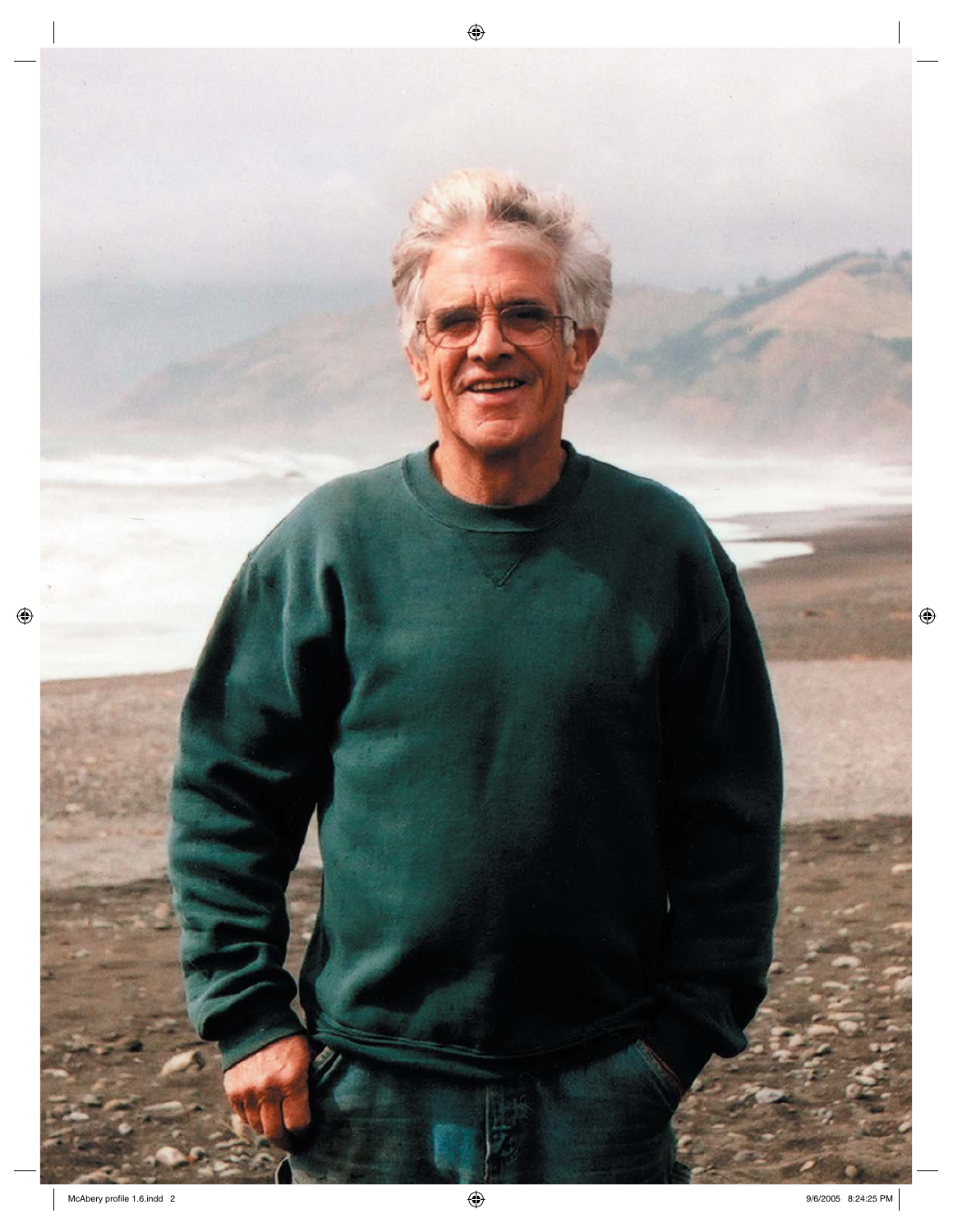{ meet *John McAbery* }

⊕

# elemental living

# by sarah brady

Working alone in a hand-built cabin on the rugged Pacific coast, wood sculptor John McAbery embraces his wild environment – and finds that it loves him right back.



John McAbery doesn't have to go fa<br>from his doorstep to find inspira-<br>tion. Nor does he need to wander for ohn McAbery doesn't have to go far from his doorstep to find inspirasolitude, peace and fresh air.

The wood sculptor lives on a remote stretch of Northern California beach, in a cabin he built by hand. Constellations, ribbons of seaweed, and shells deposited by a roaring Pacific Ocean serve as templates for his sculptures, over which he labors uninterrupted.

"It's wonderful," he said. "I don't have a phone or a connection to the Internet. I have one solar panel and a **IT'S NOT BENT OR LAMINATED.** *Handcarved from a solid block of California bay laurel, "Egret" measures 13" x 14" x 29".* 

wind-up radio. It's very peaceful." John's one luxury is the time he lavishes on his intricate, gravity-defying wood sculptures. He carves eight

or nine hours a day, 330 days a year, resulting in about 10 finished pieces every year. A typical day starts at about 5:30 a.m. with coffee and a walk on the beach, and work commences a few hours later.

"Sometimes if I'm working on a piece I'm really excited about, I'll work until dark," he said. "When I'm into a piece that's really giving me a hard time or confusing me, those are the ones that I just stick with and stick with. I'm curious about what's going to happen. It's like reading a good novel."

11.05 | WOODCRAFT MAGAZINE **51**

⊕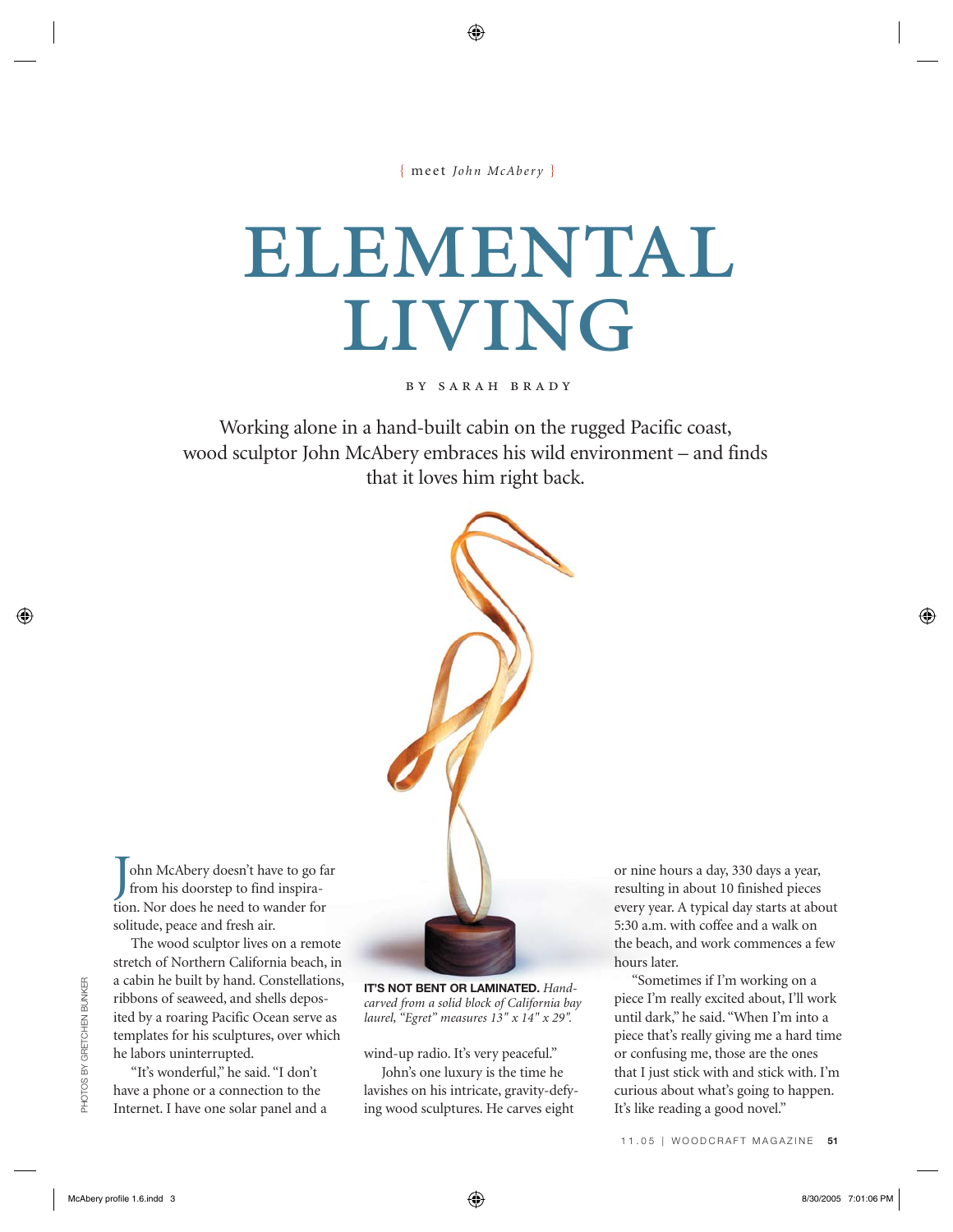{ meet *John McAbery* }



**JOHN MCABERY WORKS ON "OPUS 31"** *in his cabin. He uses only a small number of hand tools including rasps, chisels and a Japanese keyhole saw.*

# **A simple plan**

A McAbery sculpture almost always begins as a large chunk of naturally fallen California bay laurel. (You might also know this species as Oregon myrtle – especially if you live in Oregon.) In the minimally populated valley where John lives, most people know who to call when a bay laurel falls on their property. When he receives word, he limbs fallen trees and lets them age about three years before chain-sawing carving blanks that weigh as much as 100 lbs.

"I like using this wood because it's local," he said. "I don't want to use exotic wood; I don't want to destroy anyone else's environment. I never have to cut down a tree to carve a piece of wood."

Bay laurel has tightly interlocking grain that makes it ideal for carving light, thin elements. It's a hard wood, along the lines of oak or maple, John said, with streaks of grays, blacks, purples and even oranges. The wood can be unpredictable, but that's part of the fun.

⊕

"A bay laurel growing on a hillside will have totally different properties from one growing down by a creek. There are a lot of different properties, even within one log," he said. "I'm still learning new things about the wood. I don't know that I'll ever figure it all out."

After hauling a heavy blank to his cabin, John sketches on his design and starts the heavy work of cutting the rough shape. It's physically challenging – "I have to be Paul Bunyan with the keyhole saw" – but provides a necessary starting point. He chooses the best placement for his design within the block of wood, working with or around knots and defects.

"It gives me a place to start," he said. "It's basically a silhouette of the piece inside and outside that gives you an idea where to head next. You keep surrounding the piece until you get into it."

Aside from the saw, he uses a few

other simple hand tools: a hammer and chisel, a bracing bit for drilling starter holes. He owns a few gouges and makes extensive use of Microplane rasps. To avoid checking and cracking, he periodically moistens the blank in his woodfired steam room.

The process continues with an everlighter touch. McAbery thins down a ribbonlike design, defining its curves and solving its geometry.

"I like the ones with places I can't figure out," he said. "I hardly ever give up on a design once I get it in my head. I had one I was working on that I really liked, but I put too much pressure on it and broke it. The next one checked. Eventually I'll get it.

"There's a balance there, a lot of tension. That's one of the things I enjoy about working with wood. It's very unforgiving; if you make a mistake, you have to start over."

Once the near-final shape emerges, McAbery begins the two-week process of sanding. Now that the piece is thinner and lighter and most danger of checking has passed, he's ready to move out onto his porch, breathing in sea air instead of fine dust. He sands down to 600-grit with adhesive-backed paper, which conveniently sticks to his fingers and saves them from abrasion.



**JOHN MCABERY BUILT THIS** *288 sq. ft. cabin – without power tools – on the rocky Pacific coast in northern California.* 

**52** WOODCRAFT MAGAZINE | 11.05

McAbery profile 1.6.indd 4 8/30/2005 7:14:42 PM

◈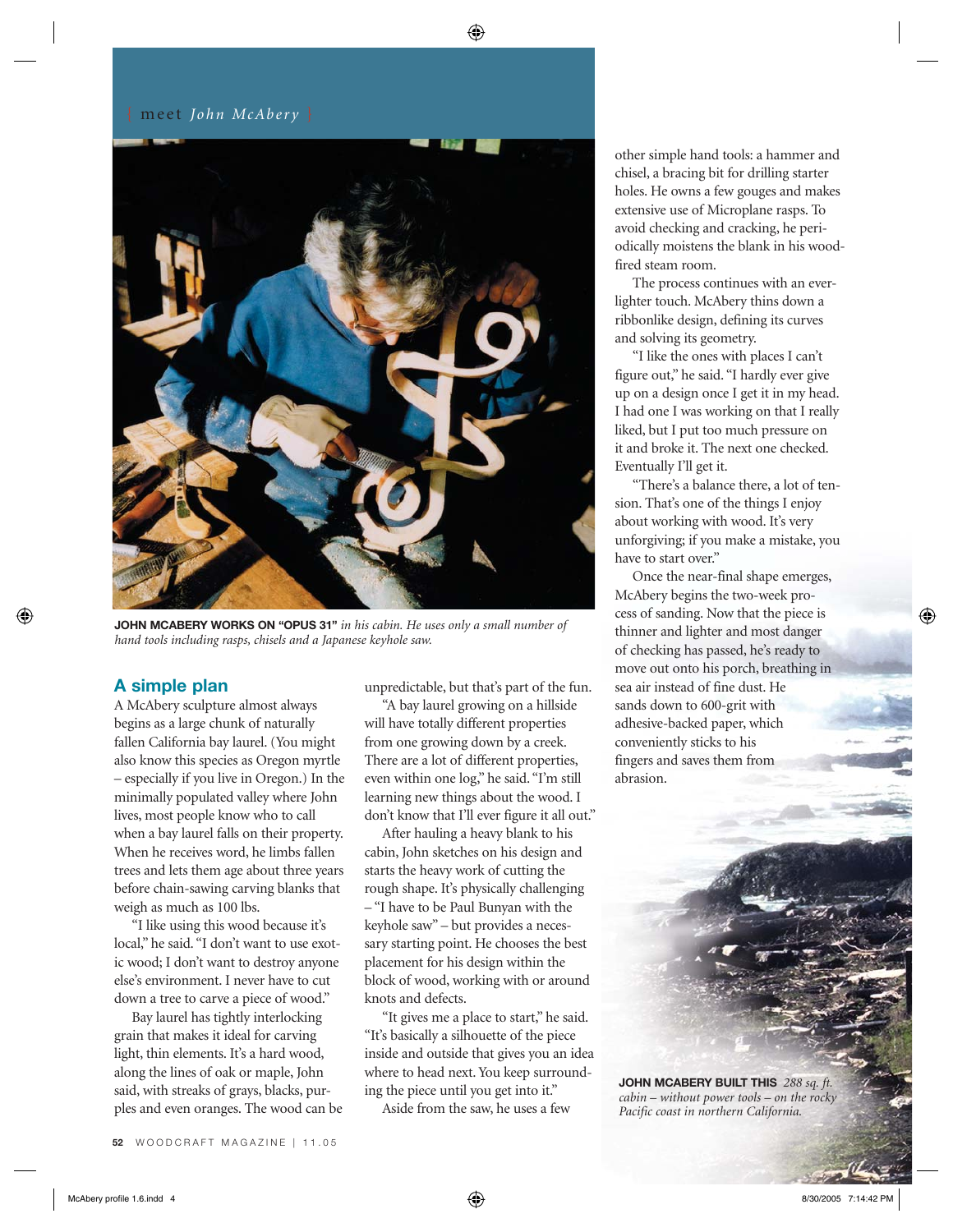**"Sometimes my heart almost stops. You've spent two or three weeks on a piece, then you have to make a cut that could ruin the whole thing."**

⊕

"When I get to the sanding process, I start the next piece so I don't have to do either one all day long," he said. "The sanding gets tedious and the rough work gets really hard. I kind of balance my day out."

Most of the bases are bandsawn to rough shape at a friend's house, then sanded by hand. The entire piece is polished with a blend of beeswax and carnauba.

The finished sculptures are 15"-33", and usually weigh only a few ounces.

"Generally, I put in my eight or nine hours every day. I really enjoy it; I don't know why I enjoy it," he said. "Sometimes my heart almost stops. You've spent two or three weeks on a

STEPHEN D. WALKER

◈

piece, then you have to make a cut that could ruin the whole thing."

#### **Lady luck**

Not long after he started carving 10 years ago, McAbery met his girlfriend Gretchen Bunker, an artist, photographer and landscaper who has become a partner in his artistic ventures.

"She was hiking on the beach in the fall of '95. I met her and she was kind of fascinated with my work … she hung out and stayed around," he said. "She started doodling and designed a piece for me, and did some sanding. She has a good eye."

He only sees the occasional hiker, especially during autumn, so you could fairly say it was chance that placed Gretchen at his out-of-the-way doorstep.

"I was living in Seattle, and I needed a change," Gretchen said. "So I hopped in my sports car with my German shepherd. I was going to go up to Canada, but my heater didn't work."

She drove south instead. "I came to this isolated place called Shelter Cove, and I started hiking north on the Lost Coast. I was crossing a log and all of a sudden there was John in front of me."

Gretchen put in a raised garden bed at John's cabin so they could stay there for long periods of time and still eat fresh vegetables. She took up fishing in the ocean and helped John plant trees; one year they planted 900.

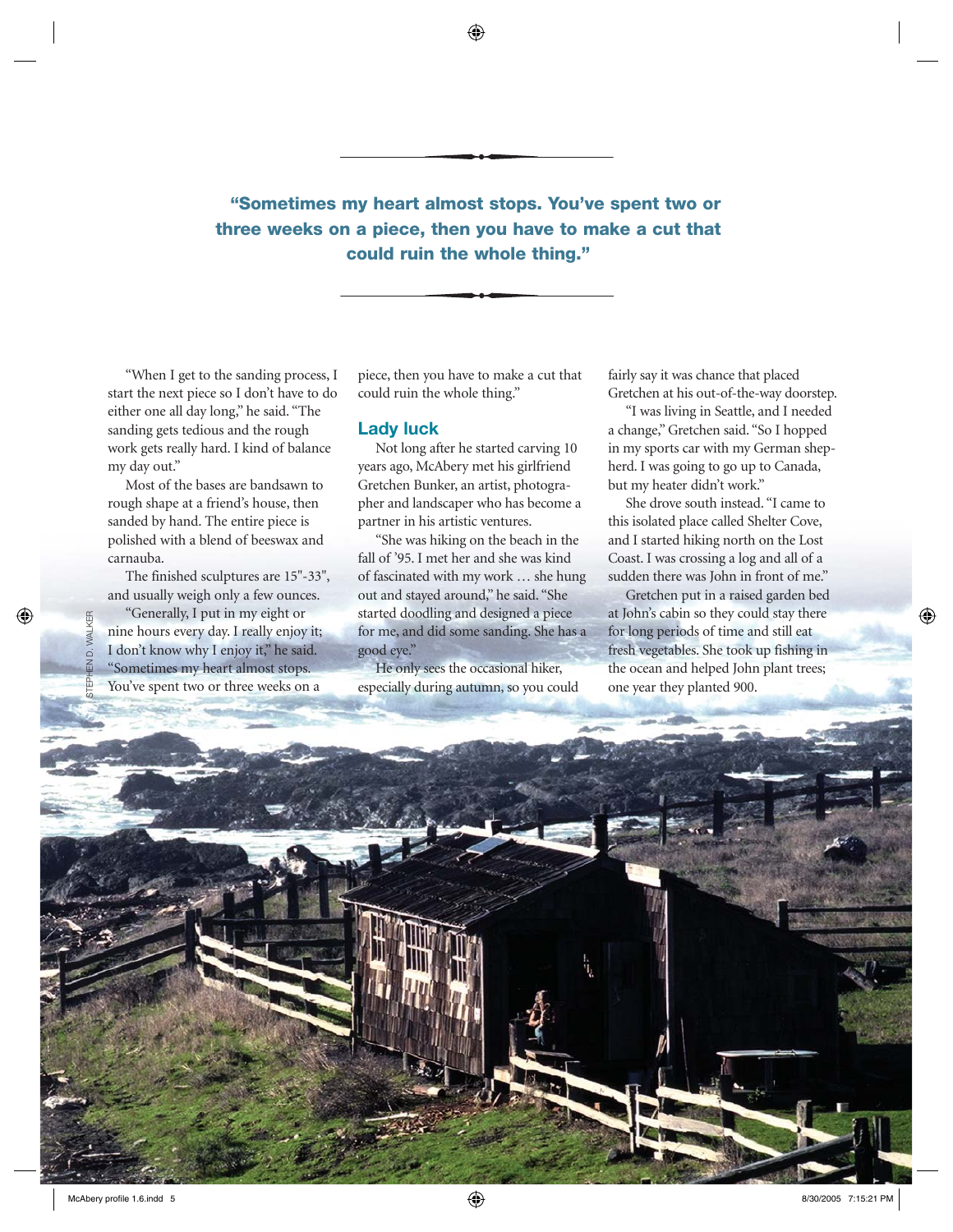

⊕

**"KAOS" STARTED AS A SOLID BLOCK OF WOOD** *with the design drawn on front and back. John defined and smoothed the shape over the* 

"She's a real nature buff, as we both are. She's kind of a recluse like myself and we get along real well," John said. After their first year together, Gretchen



**JOHN AND HIS GIRLFRIEND,** *Gretchen Bunker, collaborate on his wood sculptures.*

moved to the nearby town of Petrolia (population 300). From her home there, she keeps in touch with galleries and clients and maintains a Web site (*johnmcaberywoodsculptures.com*).

"She's been helpful in launching my career," John said. "She was able to get ahold of some galleries, to get my work out into the public – and she's a good artist herself."

McAbery is represented by

**54** WOODCRAFT MAGAZINE | 11.05

Northwest Fine Woodworking in Seattle, and by the Stephenson Gallery in Santa Fe, N.M. He has a handful of regular clients and has carved some pieces on commission.

"'Egret' is custom, and somebody wanted a dolphin," John said. "Someone hiking on the beach had found a whelk, a little seashell. They came by and said, 'Can you carve this?' At first I said no, but then I took up the challenge."

To his surprise, a John McAbery sculpture can bring several thousand dollars. John enjoys meeting his clients, and figures he's met at least half of them. He signs each piece and provides photographs of the stages of carving.

Aside from publicity, Gretchen also helps with the tedious work of sanding and finishing. And perhaps most importantly, she gives him valuable design input.

"There was an incredible storm the first year, and that inspired us to do more wild ribbons," Gretchen said.

"Before I met her, most of my work was geometrical," McAbery said. "It's hard to say what comes out of my head, or Gretchen's head. Sometimes it's a found object like a piece of twisted seaweed that's washed up on the beach, or a shell. Because I'm not a natural artist, I tend to find things that inspire me. Or I'll play with a piece of clay or a ribbon. Something will appear, and I'll say 'I like that.'"

He has carved a dozen or so of Gretchen's designs. "She's got a very artistic eye," he said. "Things come so naturally to her – things that I'll fight with for hours and hours will just come to her."

### **The great outdoors**

John's cabin is on one of the few stretches of California coastline unmarred by road access. He is one of the handful of private landowners left in the King Range Wilderness. Hikers and tourists passing by his cabin have proliferated, from fewer than 100 per year in the late '70s to thousands. They show up mostly in the summer, in large groups.

"This valley is about 300 people in Petrolia. Some tourists hike the coast, but it still really hasn't changed significantly since I got here [in 1978]," John said. "It's this little spot in California that's just a backwater. In the central California area, everything is burgeoning, but out here it's really relaxed.

"Northern California is very different from the rest of the state," he said. "My nearest neighbor is 11 miles away. It's a great place to work, a great place to live."

The rugged, sea-soaked landscape inspires McAbery's work and provides him the isolation he craves, but he's not entirely alone. Scores of migratory and local birds abound, as well as bobcats, coyotes, raccoons and the occasional bear. Seals poke their heads out of the surf, and you can even spot a whale from time to time.

"There's a lot more wildlife than people," he said.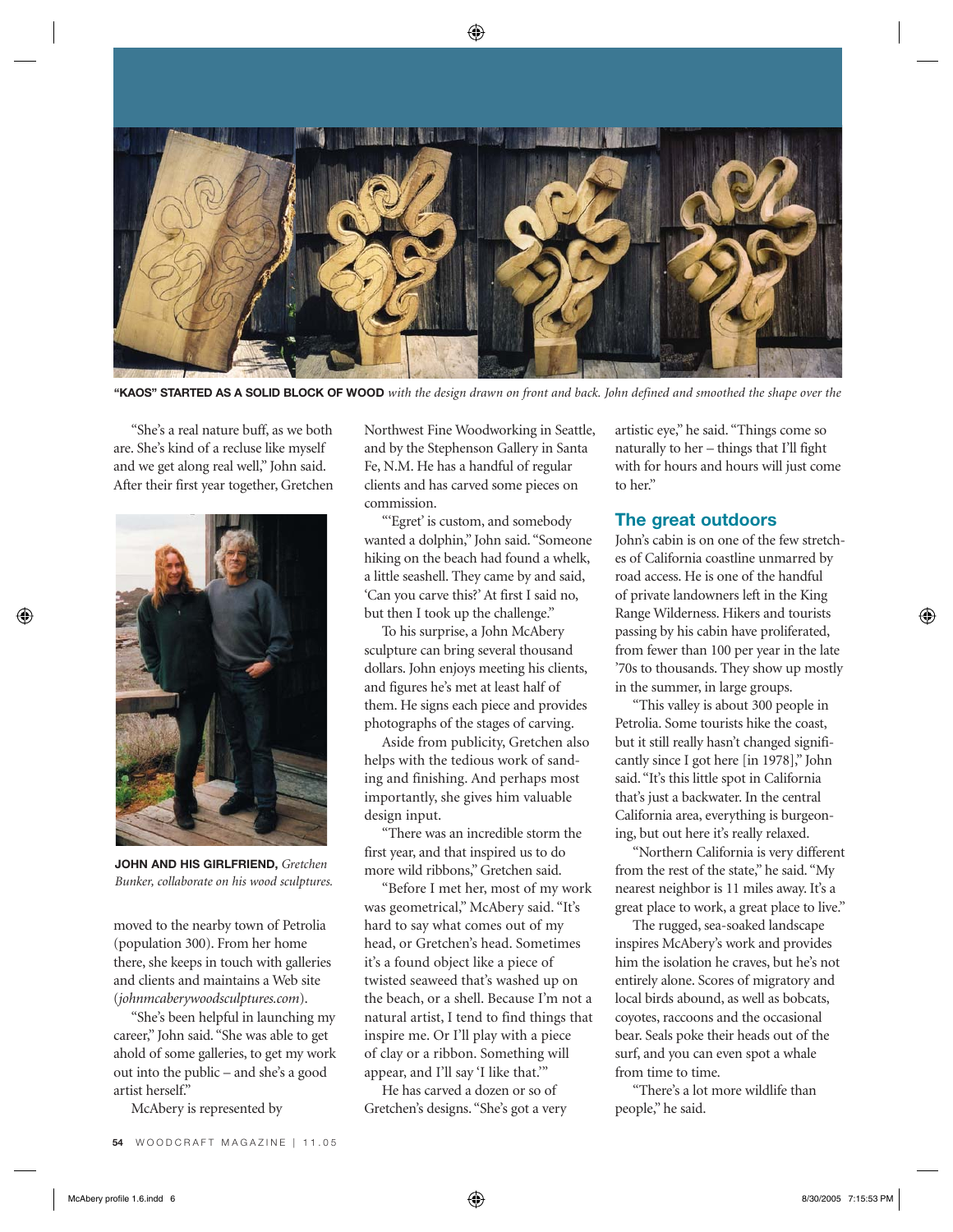

⊕

*course of several weeks, working out dimensional details. The result is a dancing ribbon of wood only about 3 /8*" *thick, measuring 6" x 12" x 18".* 

An avid environmentalist, he strives to keep his life and dwelling from encroaching on the beauty of the surrounding land. He salvaged all the materials for his 288 sq. ft. cabin, and built everything by hand. A solar panel provides light. He belongs to a local restoration group that plants thousands of trees.

"I love hiking the hills with a bag of trees on my back, just planting them," he said. "I hike the beaches and pick up trash. I never walk the beach unless I have a bag with me."

Travel and communication with the outside world are rare. He makes an occasional trip to Portland to visit his daughter and grandson, but shuns the frenetic atmosphere of Los Angeles, where his son just finished college.

"I'm so comfortable doing what I'm doing, I don't even travel much. Out here, it's just me and the ocean. I don't want to build anything to get between me and the environment," he said.

"I couldn't think of a better life for me. The only stress I have, I create for myself with carving."

"He loves things very simple. He's a minimalist," Gretchen said. "The ocean and its environment and his carving go hand in hand. He couldn't carve anywhere else."

## **A brief history**

John was born in the fall of 1944 and grew up in Oroville, Calif., a hot, dry rural farming community 80 miles

north of Sacramento. He has two brothers (one twin). His family moved to Salinas, Calif., when he was a junior in high school, and he attended Humboldt State. He never made a clear-cut decision about his profession.

"I started out in forestry, but I found out it wasn't about taking care of forests; it was about cutting them down," he said. "I had wanted to be out in the woods and be a forester from the time I



**JOHN CHOSE MADRONE** *for "Ocea," which measures 7" x 9" x 17".*

was about eight years old. When I found out what it was like, I was so disappointed, I didn't really have any other goals."

From about 1963 to 1973, he lived in Aspen, Colo., and made sheepskin coats.

"I had a very good business until I got bored with it," he said. "One day, I had been doing it for so many years, I said, I can't make another coat." His brother took over the business and he moved on to home renovation.

"I had bought some old dilapidated houses while I was making coats, and I was into building for a while. I liked the building process, but not all the other stuff that went with it: bookkeeping, finances, running back and forth, dealing with contractors. It wasn't really my bag.

"The funnest building project I ever did was my little cabin there on the beach. I used no power tools, just crosscut saws, hammers and nails. That was a fun process. It was almost like doing something totally new. I really enjoyed that one."

John had first come across the patch of open coastline that would eventually be his in 1964 while hiking the coast. "I saw [on a map] a stretch of beach on the California coast where there were no houses and I had to go check it out," he said. The land belonged to a rancher; John bought 430 acres of it when he moved there in 1978. He and his wife had split up, and they shared custody of their two children (she remained in San Francisco). When the kids were school-age,

11.05 | WOODCRAFT MAGAZINE **55**

McAbery profile 1.6.indd 7 8/30/2005 7:16:43 PM 8/30/2005 7:16:43 PM